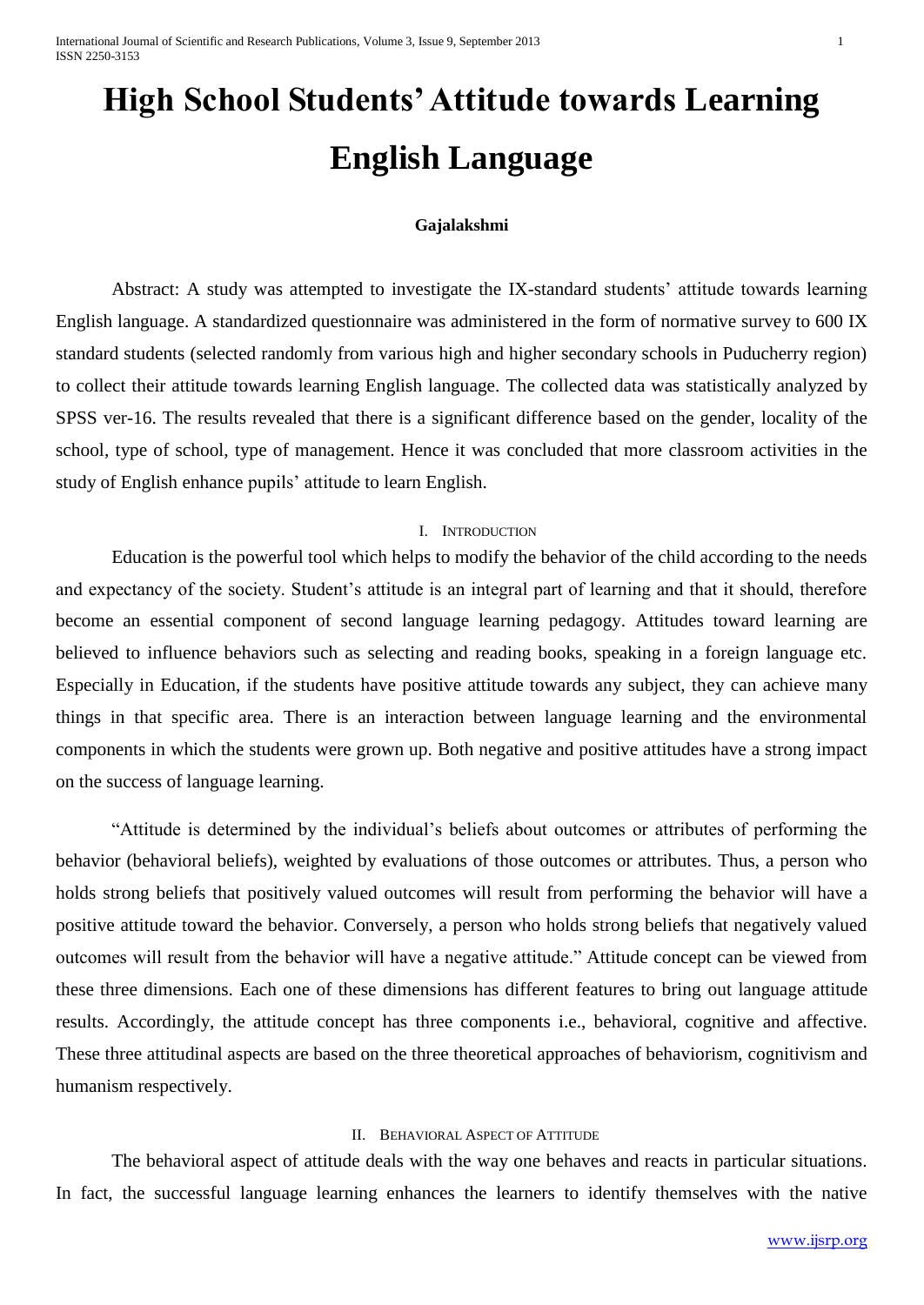speakers of that language and acquire or adopt various aspects of behaviors which characterize the members of the target language community.

# **Cognitive Aspect of Attitude**

This aspect of attitude involves the beliefs of the language learners about the knowledge that they receive and their understanding in the process of language learning. The cognitive attitude can be classified into four steps of connecting the previous knowledge and the new one, creating new knowledge, checking new knowledge, and applying the new knowledge in many situations

# **Emotional Aspect of Attitude**

**Feng .R and Chen .H (2009)** stated that, "Learning process is an emotional process. It is affected by different emotional factors. The teacher and his students engage in various emotional activities in it and varied fruits of emotions are yield." Attitude can help the learners to express whether they like or dislike the objects or surrounding situations. It is agreed that the inner feelings and emotions of learners influence their perspectives and their attitudes towards the target language **(Choy S.C & Troudi .S, 2006)**.

# III. NEED FOR THE STUDY

Though the 10+2+3 pattern of education had introduced in Tamilnadu as early as 1978, not many empirical studies have been conducted on the various aspects of this newly introduced pattern of education. It is well known that this pattern of education was introduced in a hurry without caring for even the most essential of the hour. Hence the investigator has made an attempt in this study. It has become imperative to study the level of students' attitude towards English as it has become a main subject of competency. As a subject it has become a pivotal in the education system. It is also important to study the methods and approaches in learning English. The level of  $9<sup>th</sup>$  standard school students' standard in English and study their attitude become the need of the hour. Hence the investigator has made an attempt in this study. High school period is an important stage to the students to face lot of competition and it is a gate way for them to enter into the higher studies. So they are aware of the importance of English, how it is mainly helpful to them to do well in the academic study and their professional life in future. Since they want to continue their higher studies in Puducherry, the English is considered as the second language in every school. It is tough for the students to understand the English language. Hence the investigator feels that the class room activities in the study of English should develop the pupils' attitude towards the study of English and it should help them to enhance interest to learn English.

## IV. OBJECTIVES OF THE STUDY

- 1. To find out the  $9<sup>th</sup>$  standard school students' attitude towards English.
- 2. To find out the attitude of  $9<sup>th</sup>$  standard school students towards English in relation to the following variables.
	- Gender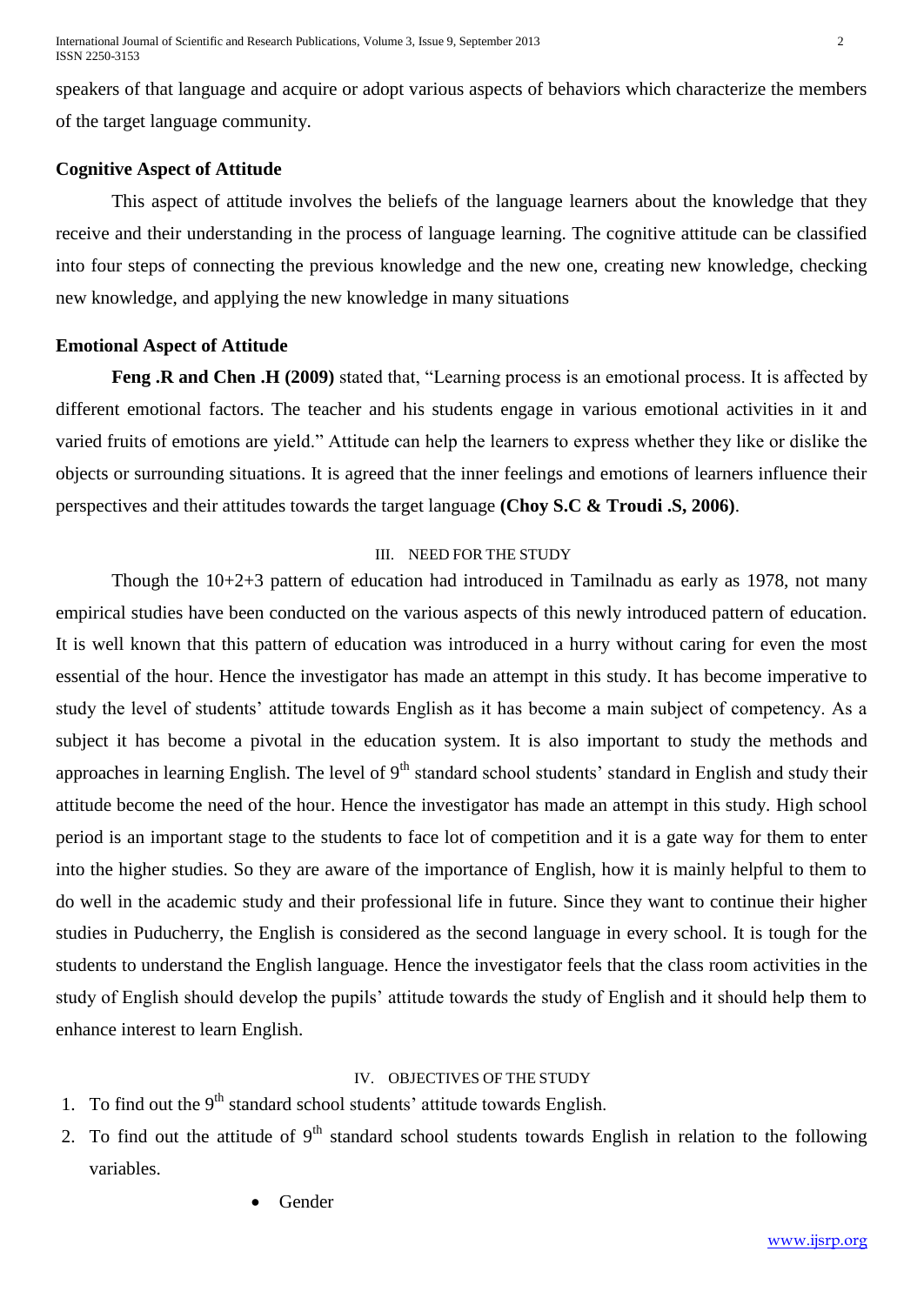- Medium of Instruction
- Religion
- Locality of the school
- Type of school
- Type of management

# V. HYPOTHESES OF THE STUDY

- 1. The attitude of the  $9<sup>th</sup>$  standard students in English is high.
- 2. There is no significant difference in the attitude of  $9<sup>th</sup>$  standard students in learning English with respect to the following variables
- a. Gender (male/female)
- b. Medium of Instruction (Tamil and English medium)
- d. Religion (Hindu/Christian/Muslim)
- e. Locality of the school.(Rural/Urban)
- f. Type of school (Boys/Girls/Co-Educational)
- g. Type of management.(Government/Private)

#### VI. TOOL USED

Likert type of attitude scale designed with the help of the standardized tool prepared by Dr. Lilly Epsy Bhai and S. Magethiran was used for this normative survey. The five point scale consists of 28 test items with 14 favorable and 14 unfavorable statements against five different responses viz "strongly agree" (SA) "Agree" (A) Undecided (UD), Disagree (DA) and "Strongly Disagree" (SD).

### VII. SCORING PROCEDURE

A score of '4', '3', '2', '1', and '0' are given to the responses of the sample in the given order for the favorable statements and they are reversed for the unfavorable statements. The grant score was used to interpret the overall attitude of the individual.

# **RELIABILITY AND VALIDITY**

To measure the reliability of the tool, the researcher has adopted retest method. The same attitude scale is administered to different occasions for the same population with a month interval. The't' value for the scale was found to be significant at 0.01 level. To measure the validity of the tool the researcher has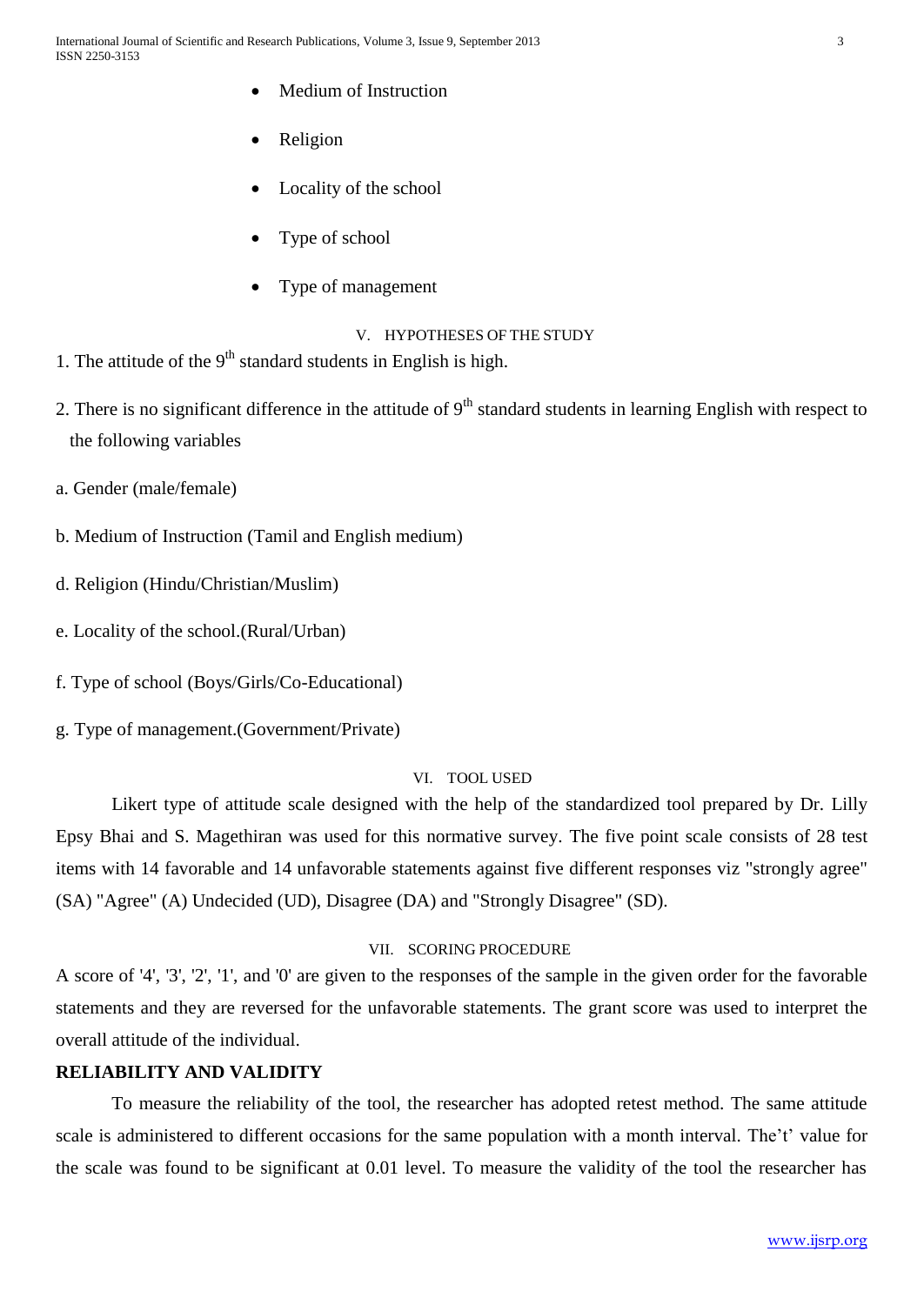International Journal of Scientific and Research Publications, Volume 3, Issue 9, September 2013 4 ISSN 2250-3153

received opinions and judgment from experts and authorities. In this way the validity of the tool is measured.

# **SAMPLE OF THE STUDY**

Random Sampling method was used to select the samples. 600 IX standard students (include both gender) are selected from 14 High School and Higher Secondary Schools in Puducherry region was used as the sample for the present study.

#### VIII. RESULT AND DISCUSSION

The data collected from the sample are statistically analyzed by using SPSS Ver.16 package. The results are presented in the following tables 1 and 2.

# **Table – 1: The Mean, Standard Deviation Scores of The 9th Standard Students Attitude Towards**

**English**

| <b>GROUPS</b> | N   | <b>MEAN</b> | <b>STANDARD DEVIATION</b> |
|---------------|-----|-------------|---------------------------|
| Total         | 600 | 54.41       | 32.69                     |

The above table shows Mean, SD of  $9<sup>th</sup>$  standard students attitude towards English subject. The result reveals that, students have average attitude towards English. Hence the above stated hypothesis is rejected.

# **Table-2: Shows the attitude of 9th standard students towards English related to their demographic variables**

| <b>VARIABLES</b> | <b>SUB</b><br><b>VARIABLES</b> | $\mathbf N$ | <b>MEAN</b> | <b>SD</b> | $t-$<br><b>VALUE</b> | <b>SIGNIFICANCE</b><br><b>AT THE</b><br><b>0.05 LEVEL</b> |  |
|------------------|--------------------------------|-------------|-------------|-----------|----------------------|-----------------------------------------------------------|--|
| Gender           | Male                           | 216         | 57.91       | 35.82     | 2.88                 | Significant                                               |  |
|                  | Female                         | 384         | 52.44       | 30.67     |                      |                                                           |  |
| Medium of        | Tamil Medium                   | 59          | 52.56       | 33.13     | 0.452                | Not Significant                                           |  |
| Instruction      | English Medium                 | 541         | 54.61       | 32.67     |                      |                                                           |  |
|                  | Hindu                          | 541         | 54.04       | 32.91     | 1.032                | Not Significant                                           |  |
| Religion         | Christian                      | 38          | 58.76       | 26.87     |                      |                                                           |  |

www.ijsrp.org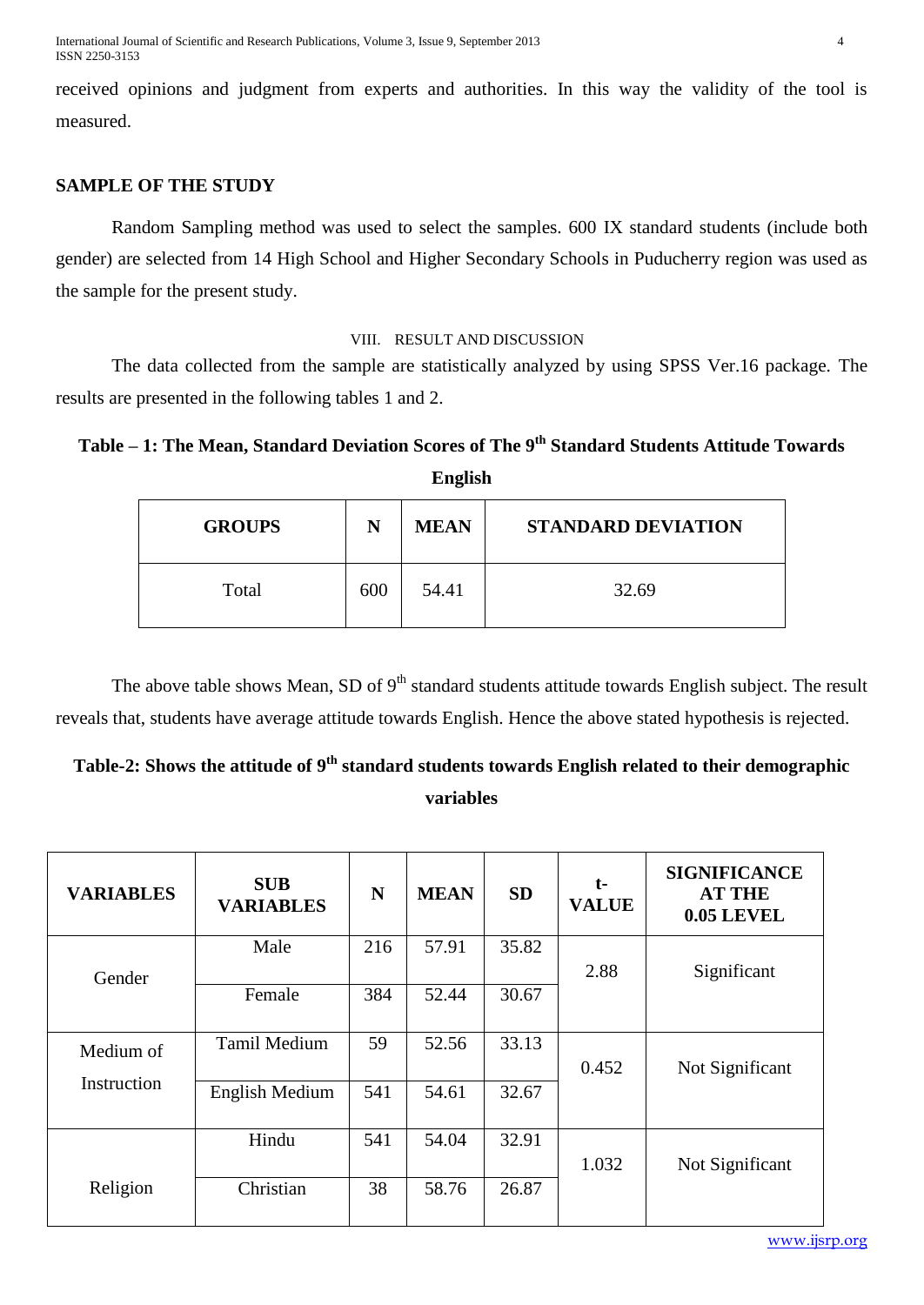|                 | Hindu        | 541 | 54.04 | 32.91 | 0.249 | Not Significant |
|-----------------|--------------|-----|-------|-------|-------|-----------------|
|                 | Muslim       | 21  | 56.10 | 37.33 |       |                 |
|                 | Christian    | 38  | 58.76 | 26.87 | 0.289 | Not Significant |
|                 | Muslim       | 21  | 56.10 | 37.33 |       |                 |
| Locality of the | Rural        | 185 | 50.65 | 26.11 | 2.103 | Significant     |
| School          | Urban        | 415 | 56.08 | 35.13 |       |                 |
| Type of School  | <b>Boys</b>  | 91  | 55.31 | 27.51 | 1.595 | Not Significant |
|                 | Girls        | 216 | 49.65 | 30.40 |       |                 |
|                 | <b>Boys</b>  | 91  | 55.31 | 27.51 | 0.656 | Not Significant |
| Type of School  | Co-education | 293 | 57.63 | 35.37 |       |                 |
|                 | Girls        | 216 | 49.65 | 30.40 | 2.732 | Significant     |
|                 | Co-education | 293 | 57.63 | 35.37 |       |                 |
| Type            | Government   | 300 | 59.23 | 35.53 | 3.651 | Significant     |
| Management      | Private      | 300 | 49.58 | 28.85 |       |                 |

F

rom the above table -2, it is observed that there is significant difference at 0.05 level in the attitude of the sample towards learning English language with respect to Gender, Type of management, Locality of the school and type of school (girls/Co-education type).

The Medium of instruction, Religion, Type of school (Boys/girls; boys/co-education) does not have an significant impact upon the attitude of the sample towards learning English language.

# **IMPORTANT FINDINGS**

- $\triangleright$  Male students have high attitude towards English than female students. (Mean value Male: 57.91, Female: 52.44).
- Urban area students have high attitude towards English than rural area students. (Mean value Urban: 56.08, Rural: 50.65).
- Co-Educational school students have high attitude towards English than other school students. (Mean value Co-Educational Students: 57.63 Boys: 55.31, Girls: 49.65).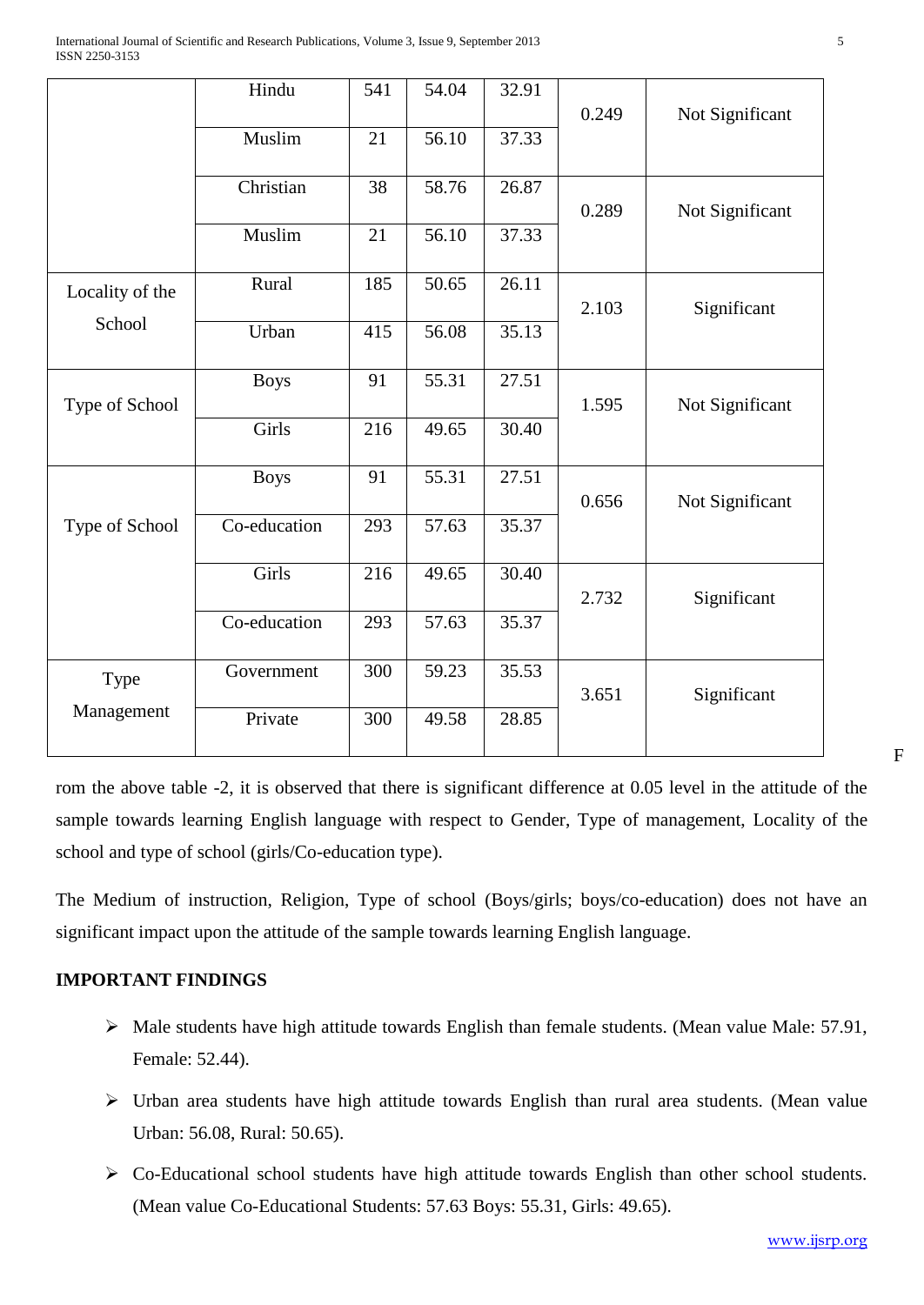International Journal of Scientific and Research Publications, Volume 3, Issue 9, September 2013 6 ISSN 2250-3153

 Government school students have high attitude towards English than private school students. (Mean value Government School: 59.23, Private School: 49.58).

# **EDUCATIONAL IMPLICATIONS**

- 1. Teachers can make a valuable contribution in developing a friendly relationship with their students, in order to develop a positive attitude towards learning English language,
- 2. Positive psychological classroom atmosphere needed for learning language, and the errors are considered as a natural part of the process of learning English language.
- 3. Teachers should motivate the students to learn better English, by highlighting its importance as they need English for getting employment purpose in future.
- 4. Educators and parents should always encourage learners to read materials written in English like newspapers and magazines.
- 5. Educators who qualify to teach English must have received a relevant training and qualification in English. If the above condition is taken care of learners would receive proper knowledge which would help them to develop confidence and they will be competent in the world.

## IX. CONCLUSION

The Government, Educationalist and Teaching Community are interested in providing quality education, which will lead to produce more achievement. Students are significantly differing in their attitude based on the gender, locality of the school, type of school, type of management and also in father's and mother's occupation. This clearly underlines the need for special attention in this area. As in depth study may be conducted to find out the reasons for significant differences in their attitude. It is widely accepted that an important predictor of success in learning English language is the attitude of the students.

# **REFERENCES**

- **Choy, S. C. & Troudi, S. (2006)** An investigation into the changes in perceptions of and attitudes towards learning English in a Malaysian college. International Journal of Teaching and Learning in Higher Education, 18(2), 120-130. [Online] Available: http://www.isetl.org/ijtlhe/ (August 9, 2011).
- **Gardner, R. & Lambert, W. (1972)** Attitudes and motivation in second language learning. Rowley, MA: Newbury House.
- **Krishna Kumar, R and Ambedkar, V .(2009)**, **"**Pupils attitude towards English in relation to certain selected variables", Meston Journal of Research in Education, Volume –4 , Issue No.1, Page No – 10, Meston College of Education.